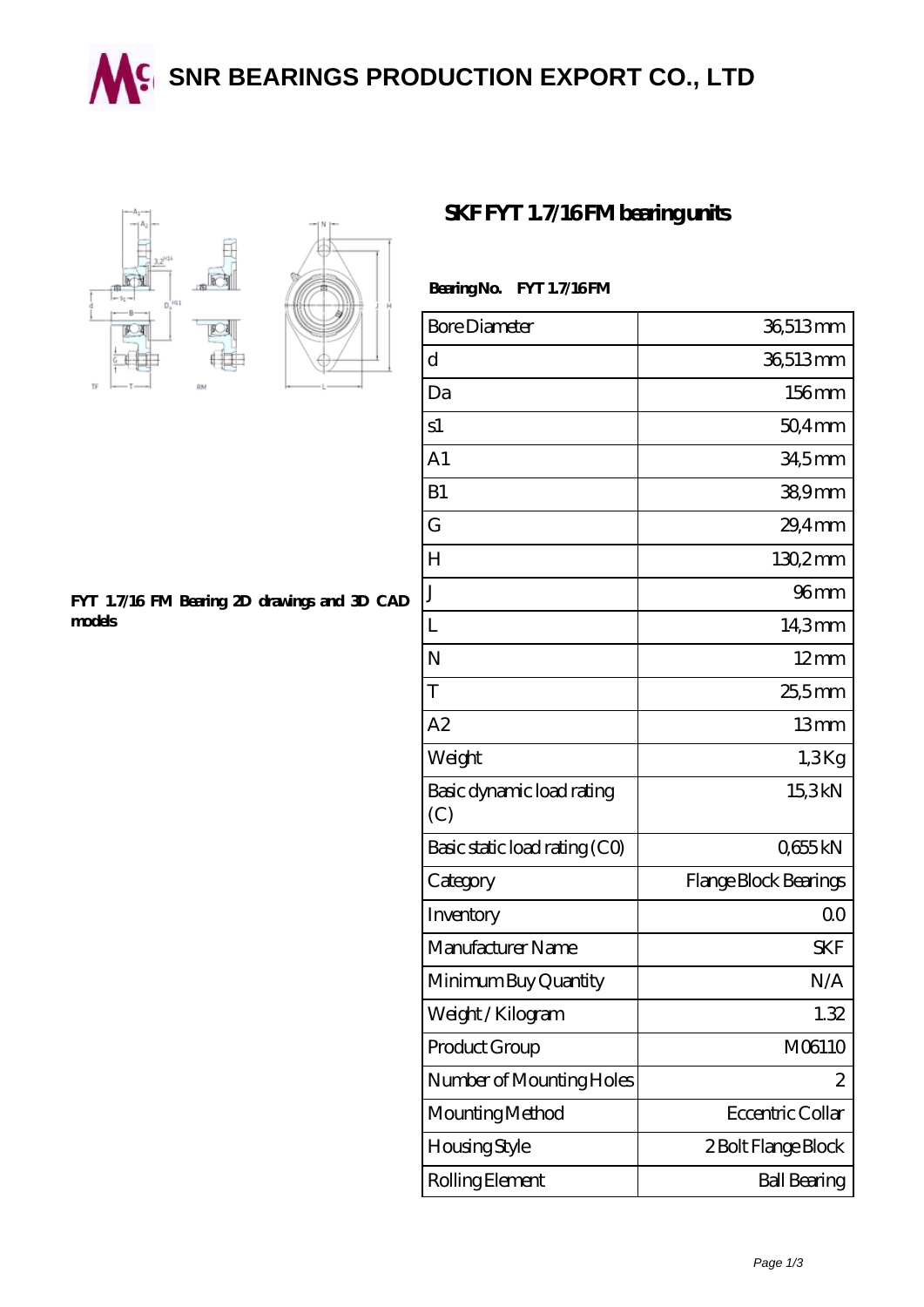

**M<sup>C</sup> [SNR BEARINGS PRODUCTION EXPORT CO., LTD](https://wqgit.com)** 

| Housing Material                      | Cast Iron                                                                                                                                                                                              |
|---------------------------------------|--------------------------------------------------------------------------------------------------------------------------------------------------------------------------------------------------------|
| Expansion / Non-expansion             | Non-expansion                                                                                                                                                                                          |
| Mounting Bolts                        | $1/2$ Inch                                                                                                                                                                                             |
| Relubricatable                        | Yes                                                                                                                                                                                                    |
| <b>Insert Part Number</b>             | YET 207-107                                                                                                                                                                                            |
| Seals                                 | M Seal                                                                                                                                                                                                 |
| Housing Configuration                 | 1 Piece Solid                                                                                                                                                                                          |
| Pilot Configuration                   | No Pilot                                                                                                                                                                                               |
| Inch - Metric                         | Inch                                                                                                                                                                                                   |
| Long Description                      | 2 Bolt Flange Block; 1-7/16"<br>Bore; 5.1" Bolt Circle; 5-1/8"<br>Bolt Spacing, 1 Piece Solid;<br>Eccentric Collar Mount:<br>Cast Iron; Ball Bearing;<br>1-17/32" Length Thru Bore;<br>Relubricatable; |
| <b>Other Features</b>                 | Single Row   Standard Duty<br>  Narrow Inner Race   Open<br>End   Y Bearing                                                                                                                            |
| Category                              | Flange Block                                                                                                                                                                                           |
| <b>UNSPSC</b>                         | 31171501                                                                                                                                                                                               |
| Harmonized Tariff Code                | 8483204040                                                                                                                                                                                             |
| Noun                                  | Bearing                                                                                                                                                                                                |
| Keyword String                        | Flanged                                                                                                                                                                                                |
| Manufacturer URL                      | http://www.skf.com                                                                                                                                                                                     |
| Manufacturer Item Number              | <b>FYT 1.7/16FM</b>                                                                                                                                                                                    |
| Weight/LBS                            | 29                                                                                                                                                                                                     |
| Bore                                  | 1.438Inch   36.525<br>Millimeter                                                                                                                                                                       |
| Cartridge Pilot Depth                 | OInch   OMillimeter                                                                                                                                                                                    |
| Nominal Bolt Circle<br>Diameter Round | 5.1 Inch   130 Millimeter                                                                                                                                                                              |
| Length Thru Bore                      | 1.531 Inch   389 Millimeter                                                                                                                                                                            |
| <b>Bolt Spacing</b>                   | 5125Inch   130.18<br>Millimeter                                                                                                                                                                        |